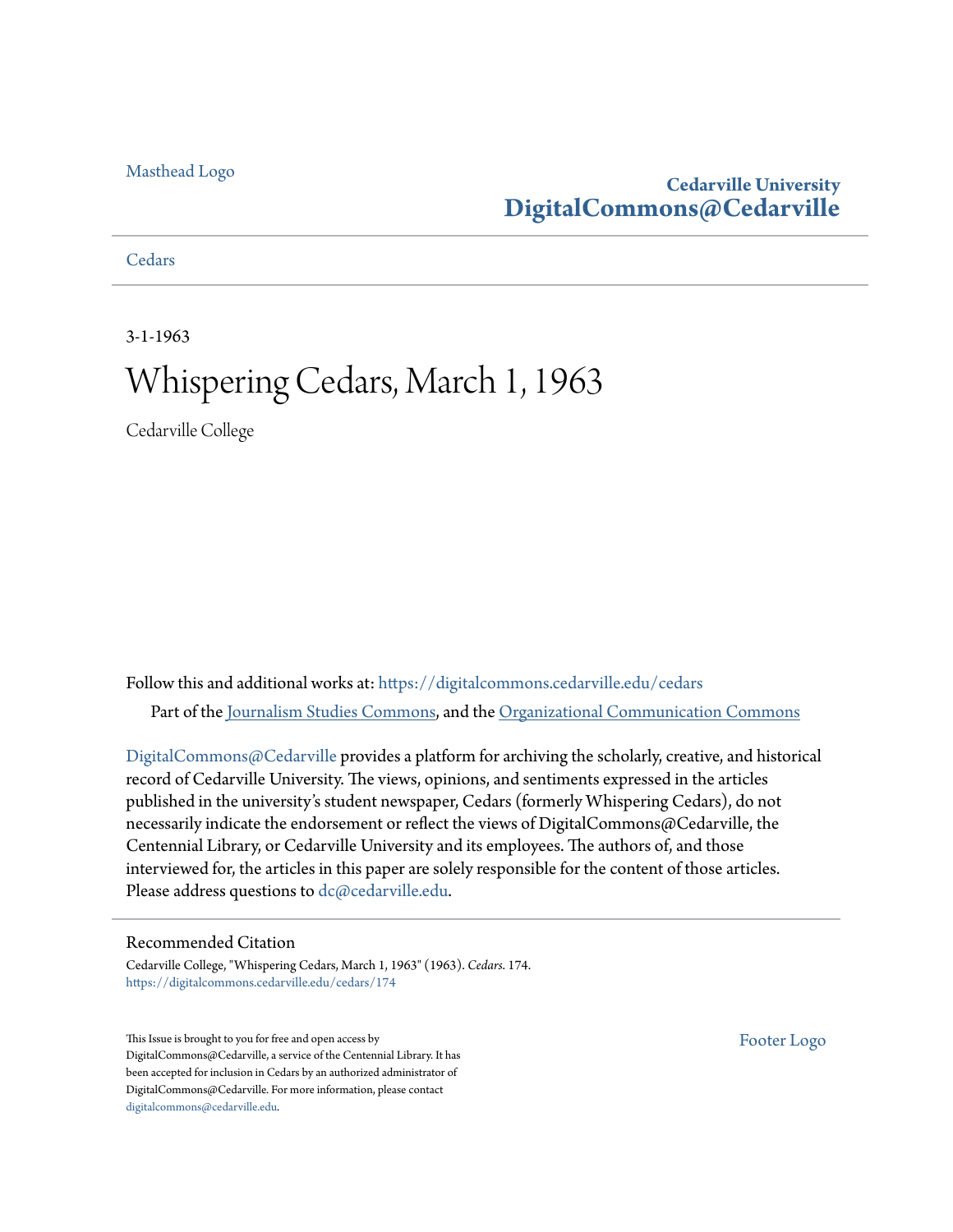# $\boldsymbol{\mathscr{A}}$  Student Publication of Cedarville College MIGDH RID E DA

Vol. IX 1963 March 1, 1963 No. 9

#### STRUBE TO SPEAK FOR FREEDOM SEMINAR, MARCH 9 SPONSORED BY ANTI-COMMUNIST CLUB AND STUDENT COUNCIL

A war is being waged on Cedarville College campus today-a war against Communism! It is being waged by the Anti-Communist Club, known as "Christ Against Communism," which meets every other Monday night in the library to study and discuss Communism.

This club is sponsoring an Anti-

# CEDARVILLE COLLEGE APPLIES FOR MEMBERSHIP IN OHIO COLLEGE ASSOCIATION

Application has been made by Cedarville College to the Ohio College Association for membership in this association. As the name implies, this is merely an association similar to our own GARBC and in order to be recognized by it and become a member, certain requirements must be met.

Dr. Clifford Johnson has prepared statistics and o the r information that were needed for the application to the association. If the information contained in the applicationappears satisfactory to the executive committee of OCA, an inspection committee will visit the campus early in March. If they are favorably impressed by what they find, it is conceivable that Cedarville College could be a member of the OCA by April 1.

Communism Se m inaronSaturday, March 9. It will be an all-day affair, starting  $a t^*9 a$ . m., and will include a number of different lectures, tape recordings, and films. The evening session will be a required lecture.

The speaker of the day will be Mr. W. P. Strube, Jr., president of Mid American Life Insurance Company and vice-president of Christian Anti-Communism Crusade. Mr. Strube devotes much of his time to campaigns against this "political disease," such as the one we are to have here.

The officers of this recently organized study groupare Jim Sprague, president; E 11 is Howard, vice-president; Carol Gorthey, secretary; and Bonnie Nash, treasurer. Mr. Gale serves as the club adviser.

The club uses literature prepared by Dr. Fred Schwarz, president of the Christian Anti-Communism Crusade, which presents the Christian approach to the fight against Communism. It also uses tape s recorded by various other authorities on Communism.

This seminar is a worthwhile undertaking, and we will do  $w$ ell, both as United States citizens and Christians, to attend all the meetings of this endeavor that we possibly can.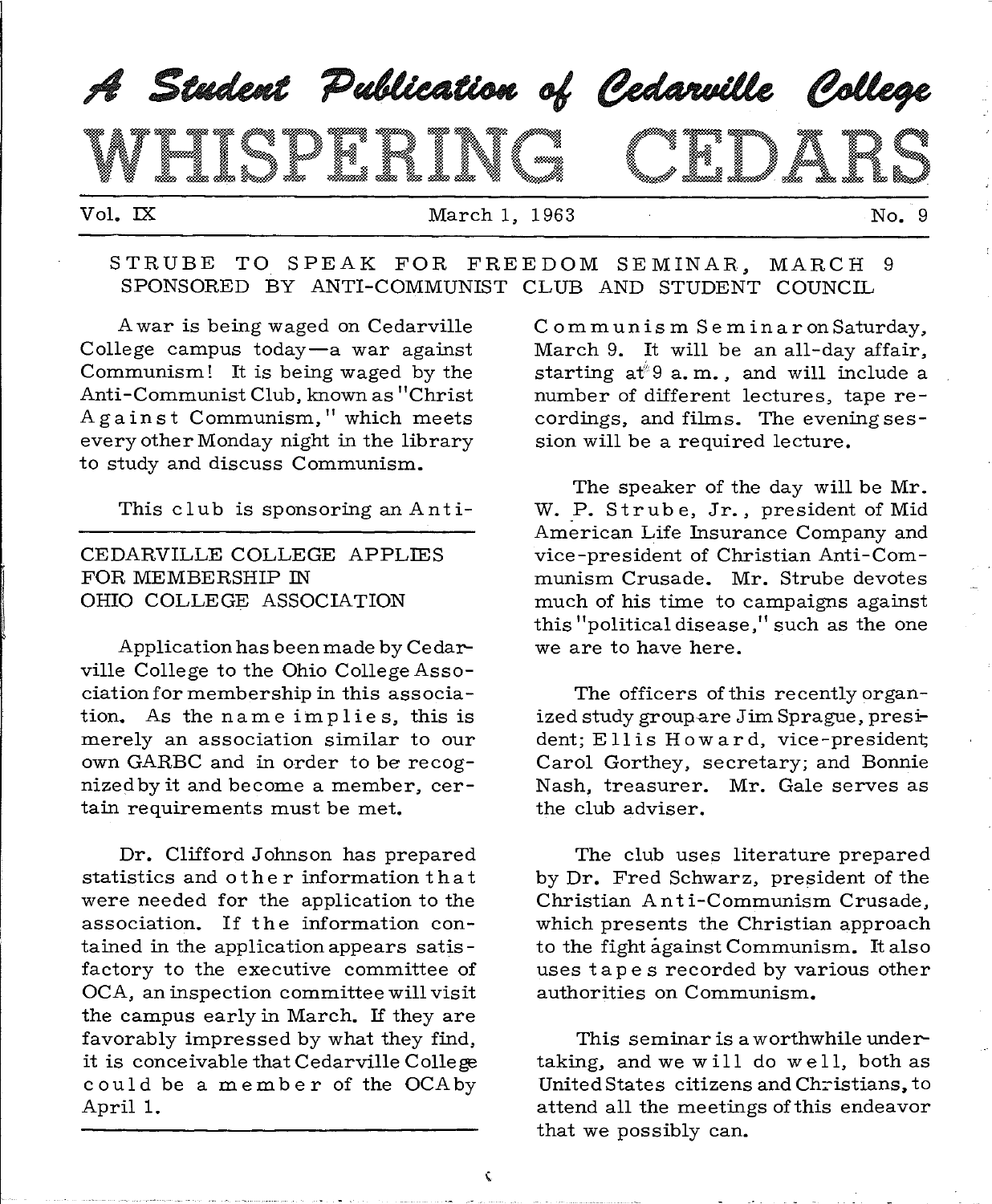### EDITORIAL EVALUATIONS

Don't 1 o ok now. but--Big Brother is watching you. Not only is Big Brother watching. but he's also doing some evaluating and recording on the side.

Big Brother may take the form of <sup>a</sup> teacher or dorm counselor. Both are requested to hand in evaluations on students before the end of the academic year. Through these "judgment sheets," college administrators are in a better position to advise other institutions as to the character and personality of an individual.

Many students fail to realize that they are being watched. Overcutting. missing assignments. failure to respect one's roommate orneighborinthe dorm situation--all count when evaluation time is at hand. Conversely, good study habits, attentiveness in the classroom. initiative in activities and studies are also noted bythe teacher or counselor.

But the evaluation sheets by their very nature are subjective, and, therefore. somewhat inconclusive as to <sup>a</sup> person's character and personality, though seldom if ever very far from wrong. Thus. a third. more concrete evaluation is kept and is "written" by the student himself. This is in the form of the permanent re c or d kept in the Dean of Students' office. Records of church arid chapel attendance, fines, disciplinary action--even late permissions are kept on a single page for each student.

The sum total of these records and evaluations make up a "permanent record" kept on any individual who is a stu dent at Cedarville College. Often a student will commit an act. take his punishment. and consider it over with. But records have <sup>a</sup>way of popping up when <sup>a</sup>former student or graduate desires to transfer to another school. go to graduate school, secure a job, etc.

The moral to the story is: What you do, how you act. and what you say is being recorded either for or against you during your college career. Don't make the mistake of having a poor collegiate record spoil your future plans and hopes.

After all. we do want Big Brother to smile when he sees us. don't we?

#### DATES FOR SPRING PLAY CHANGED TO MAY 10, 11

The dates for the spring dramatic production. "The Robe," have been changed to May 10, 11, 1963, the Friday and Saturday before Mother's Day. Why not invite your Mother to spend Mother's Day with one of her favorite people here at Cedarville. Make a date nowtotake her to the play and to enjoy Mother's Day with you!

#### STAFF

| ${\rm Editor} \, \ldots \, \ldots \, \ldots \, \ldots \,$ Bob Fidler |                |
|----------------------------------------------------------------------|----------------|
| Business Manager. Al Crabb                                           |                |
| Feature Editor. LuAnn Mahanna                                        |                |
| Copy Reader. Pat Micka                                               |                |
| Reporter-In-Chief. Beverly Woods                                     |                |
| Adviser                                                              | R. T. McIntosh |
|                                                                      |                |

2

¢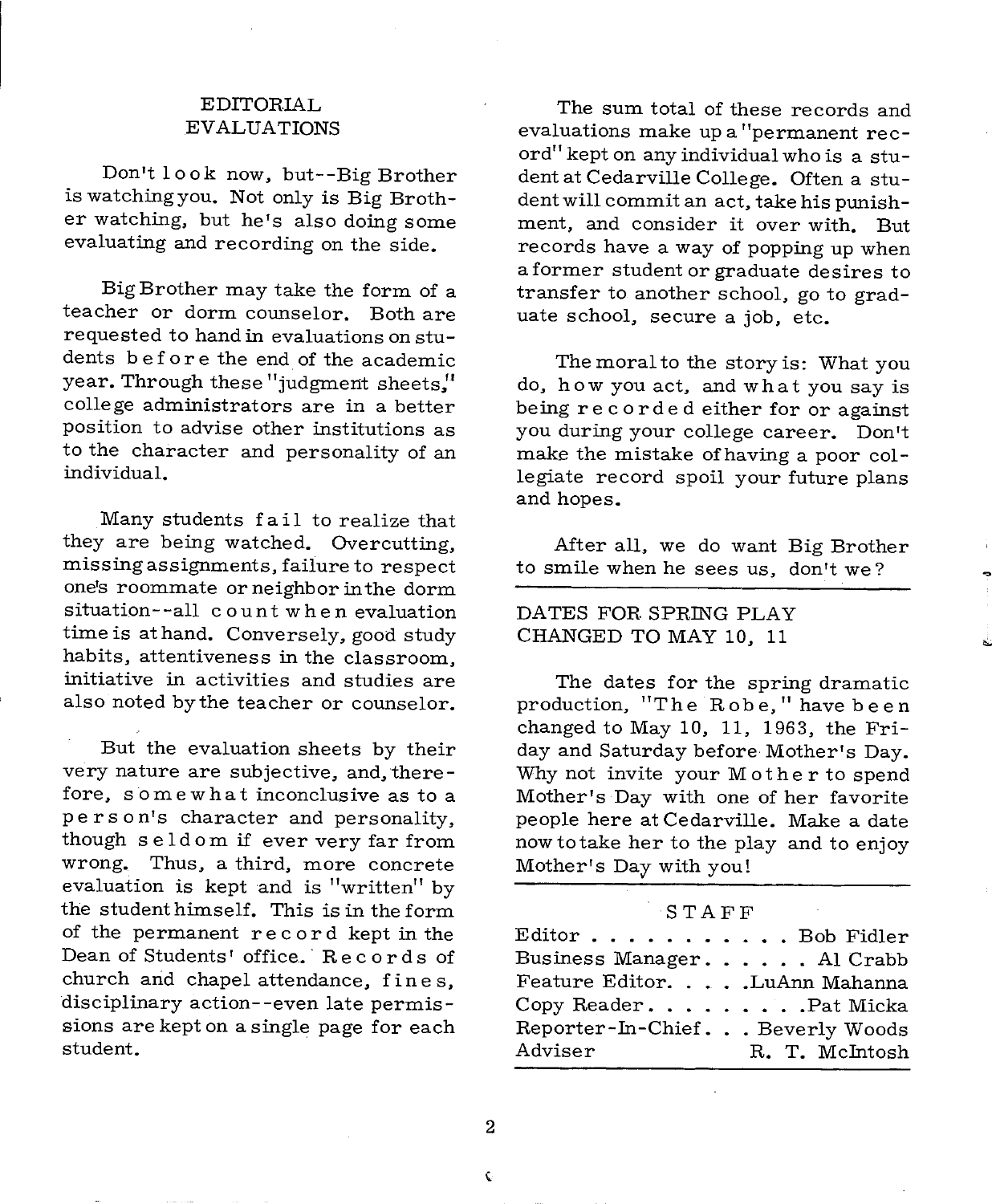#### PERHAPS YOU DO?

If you only knew, the taste of sorrow, The shattered hpe, the empty tomorrow. If you only knew, how heavy the load; How crooked and steep is the wayward road.

If you only knew, how troubled the way That heckles and torments, from day to day.

If you only knew, you could be saved By Jesus Christ, whose road is paved. If you only knew, if you only knew - But maybe - by chance - perhaps you do?

A Campus Poet

 $\mathbf{\hat{z}}$ 

#### STUDENT OPINION POLL

"What is your opinion of WCDR-FM ?"

- Mary Ellen Floyd: "I enjoy most the Brower-Fidler report, and think Phil does an excellentjob of adlibbing."
- Becky O'Keefe: "The program arrangement is excellent, especially having soothing music during study hours, and Mr. Reed's program just before retiring for the night."
- Phil Brower: "There are too many 15 minute 'preaching' programs; more music would definitely help."
- Joanne Hamilton: "I think they have a very well-rounded program, and I enjoy very much listening to some of the M.C.'s."
- Jan VanWyke: "I listen quite a bit and particularly like the music played in the evening."

# WHICH WILL COME FIRST? .ACCREDITATION OR CERTIFICATION?

Are you mixed up on the difference between accreditation and certification? Discussions on such topics have been overheard in our noble halls.

According to reliable information:

- 1. The most important recognition Cedarville College needs at the moment is approval by the State Board of Education. Such approval makes it possible for us to offer teacher training. We do not need to be accredited to get state board approval.
- 2. Next, we ought to be recognized by our sister Ohio colleges. We have made application and will know soon whether they will ask us to join the Ohio College Assocation.

 $\cdot$  !

3. Accreditation by the North Central Association. involves an exhaustive self-study of the College, its program, faculty, and students. This will take time.

Recognition by secular organizations need not compromise our position as <sup>a</sup> Christian college.

- Elayne Korlewitz: "I think that WCDR. is a great asset to our college, and I find it very worthwhile to listen to."
- Dave Fisher: "I think the announcing is good, but the programming n e e d s some work."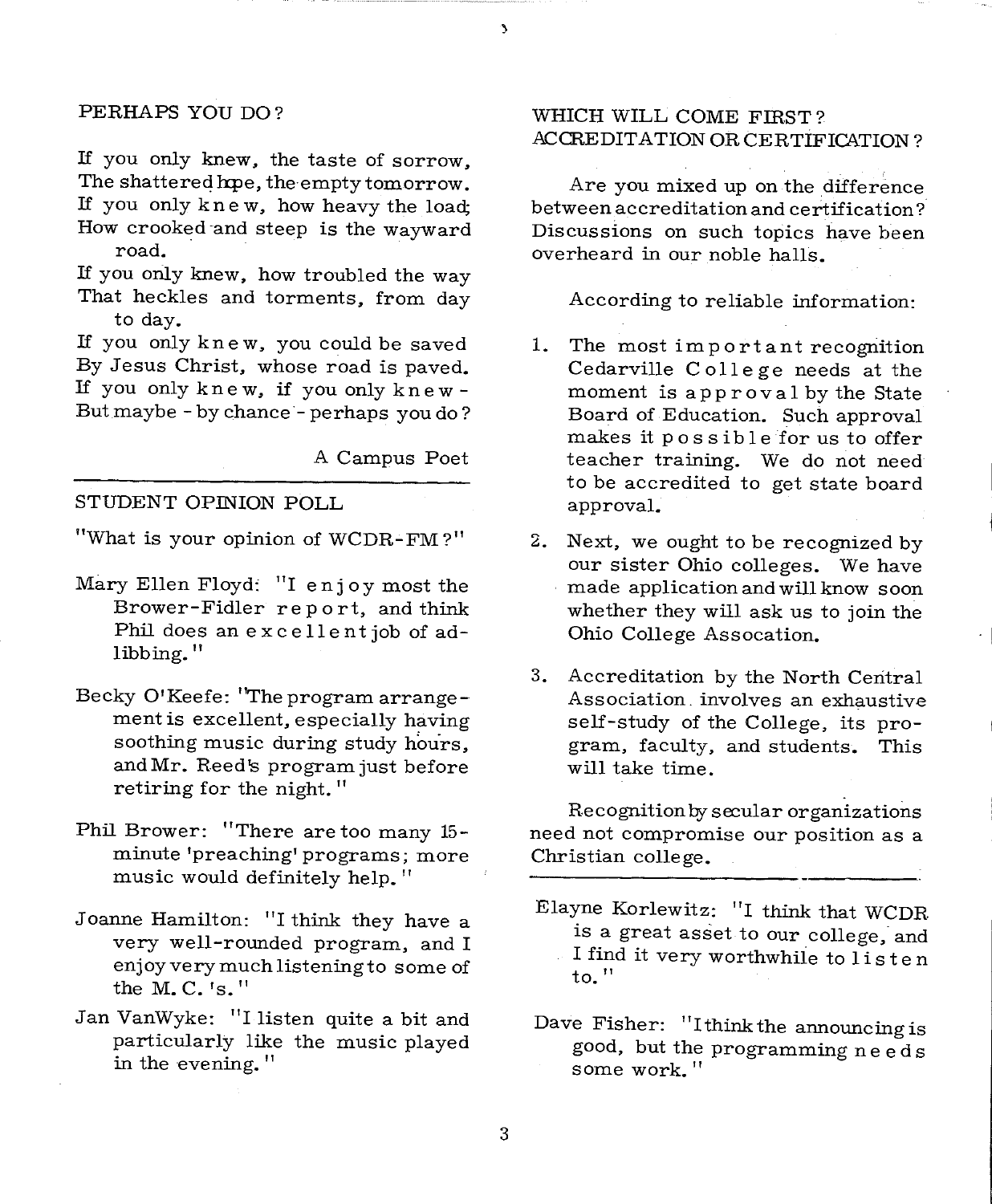### COLLEGE BAND WILL GIVE ANNUAL CONCERT, MARCH 8

The annual College Band concert will be held March 8, at 8 p. m. in Alford Auditorium. The program will consist of some numbers by the entire band, as well as some solo and trio arrangements.

Some of the selections appearing on the program are:

Landsighting Grieg Arranged by Henning El Conquistador Tarver Symphony #3 (Scotch) Mendelssohn Arranged by Barnard Presidents March Fillmore Glory of God in Nature Beethoven A Mighty Fortress Is Our God Luther Morning Prayer Tchaikovsky

There will be a bass horn solo by Ralph Wern <sup>e</sup>r, a vocal solo by Mark Averitt, and some renditions bythe Ambassadors Trio.

#### SENIORS VISIT CHICAGO FOR JOB INTERVIEWS

Cheryl Harris, Phil Brower, Bill Warfield, Ted Ocheltree, and Lynn Jefson, accompanied by Mr. Rodney Wyse, will go to Chicago, March 7 and 8 to meet with representatives from many of the nation's leading companies. These senior business majors are in the market for jobs,and the company represent atives will be seeking qualified employees. The C.C. students will be interviewed and compared with the products of the business departments from a number of colleges and universities.

# HIGH SCHOOL STUDENTS INVITED TO VISIT CAMPUS, CLASSES ON MARCH 15

High school graduates and those who are juniors and seniors have been invited to visit Cedarville College for <sup>a</sup> Prospective Students Day on March 15.

They will be guests of the College for class sessions, chapel service, and the noon and evening meals. Student Council representatives will act as guides for campus tours. The members of the admissions committee will meet with the prospective students to outline admissions standards and procedures. Faculty members will also be available for conferences with visitors who are interested in a particular area of study.

Aneveningprogram underthe direction of the College music department w ill conclude the day's activities with <sup>a</sup>presentation of a variety of musical numbers by vocal and instrumental groups.

Students are encouraged to invite friends or relatives who might be prospective students to visit the campus at this time. Reservations should be given to administrative officials by March 8.

This is an annual affair sponsored by the American Marketing Association, but this is the first year that Cedarville students have been in attendance. Mr. Wyse says that he plans to make this an annual trip for Cedarville students interested in placement in some of the country's larger companies.

¢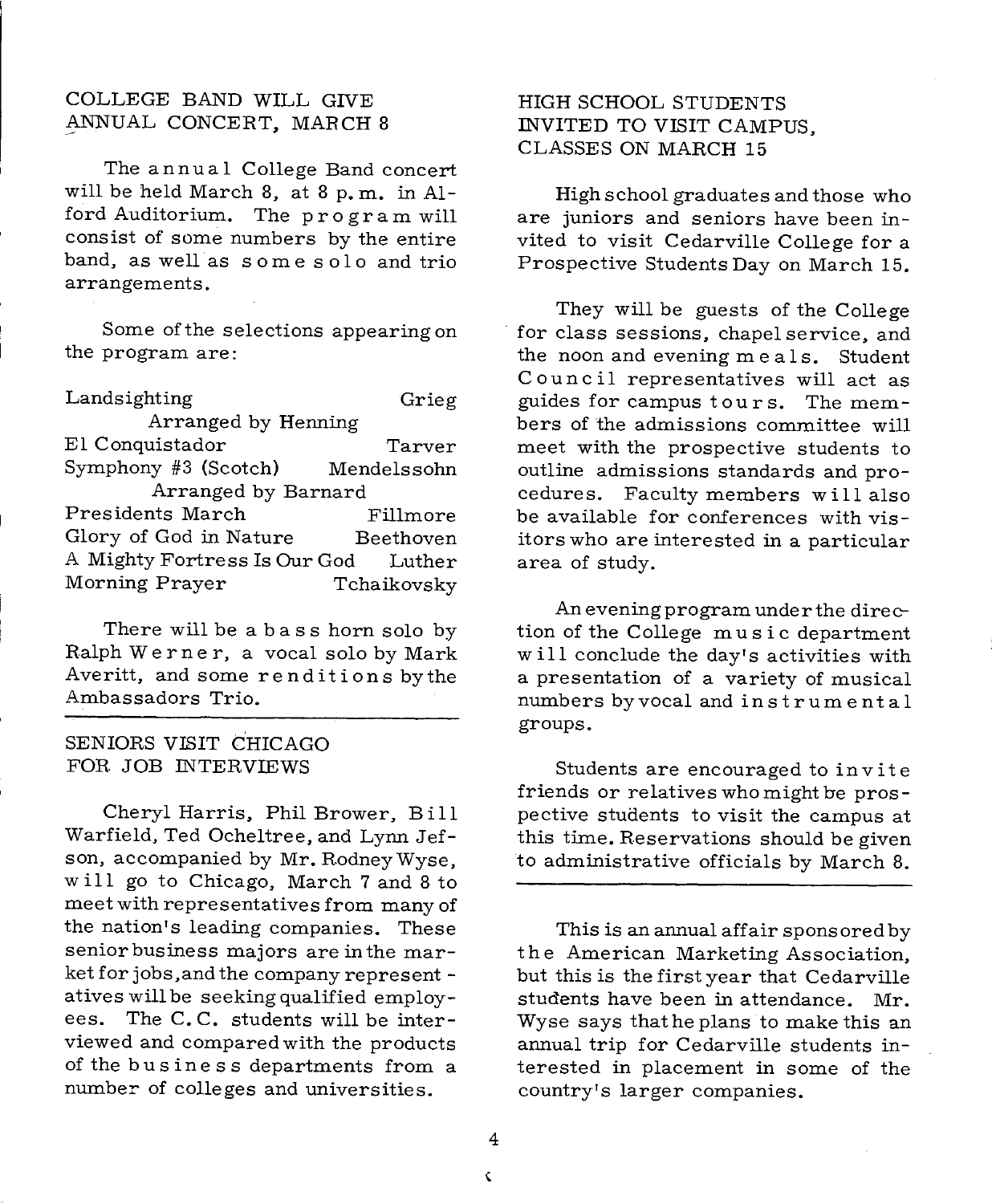#### SENIOR CLASS SPONSORS BASKETBALL GAMES, MARCH 7

The Senior Class will sponsor a night of basketball Thursday, March 7, in the new fieldhouse.

The first game at 6: 30 will feature a basketball team from the Cedar-Cliff High School against the College intramural all-stars. The main attraction in the second game will pit the Cedarville College faculty against the Cedar-Cliff High School faculty.

Special entertainment is being planned for halftime of the second game.

#### A SPRING DAY

- It's a glorious day as the dawn breaks through.
- You realize today nothing can go wrong with you.
- You yawn and stretch in an awkward way.
- It's that certain feeling, like a lazy spring day.
- You spring out of bed, and get dressed very quick;
- Your body, like a clock, has that precision tick.
- You gobble down a breakfast, and then you're off
- To a day so challenging, fleeting, and soft.
- At the end of the day, you roll into the house;
- This morning you felt like a man, now you feel like a mouse.
- You're tired and helpless as you hit the hay,
- But realize now that this was just another day.

A Campus Poet

CHURCH BASKETBALL TOURNEYS WILL BE HELD ON CAMPUS MARCH 15, 16, 22, 23

March 15 will be Prospective Students Day at Cedarville College and will also mark the start of the annual Church Basketball Tournament. In the Junior Division Tourney March 15 and 16, for high school boys and those who have graduated from high school no longer than two years ago, twelve teams are already registered. There are also twelve teams entered in the Senior Division Tourney, open to men of all ages, March 22 and 23.

Teams entered in the Junior Divi sion Tournament are from these Ohio Baptist churches: Emmanuel, Toledo; Temple, Portsmouth; First, Blanchester; Clintonville, Columbus; B 1 es s e d Hope, Springfield; LaGrange, LaGrange; Northfield, Northfield; Emmanuel, Dayton; andEast Side, Lorain. Three outof-state teams entered are: Central, Gary, Ind.; Randolph Street, Charleston, W. Va.; and Oglesby, Oglesby, Ill.

These Ohio church teams will participate in the Senior Tourney: Temple, Portsmouth; First, Blanchester; Blessed Hope;Springfield;First, Twinsburg; LaGrange, LaGrange ;Northfield, Northfield; Faith, Memorial, and Clintonville, Columbus; and Grace, Cedarville. Teams from Riverdale Baptist at Flint, Mich., and Oglesby Baptist at Oglesby, Ill., will also play.

These double-elimination tournaments are sponsored by the College Varsity "C" Club. All games will be played in the student center-gymnasium.

ð.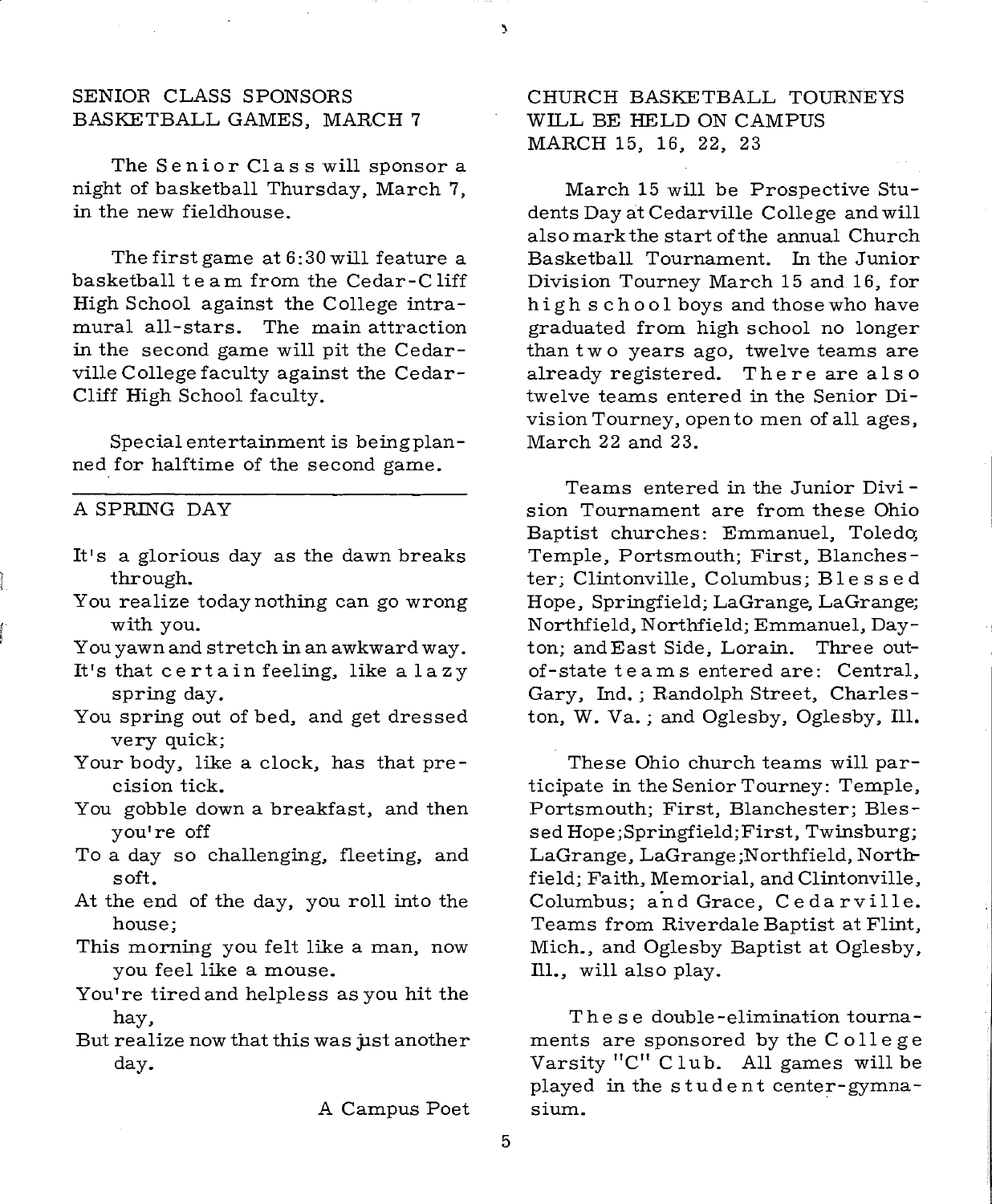# YELLOW JACKETS DEFEAT RIO GRANDE, LOSE TO MOL FOES BLUFFTON, WILMINGTON, OUT-SCORED BY CENTRAL STATE

#### CEDARVILLE 91, BLUFFTON 96

The Yellow Jackets, minus the services of Gary Walthall and Dozier Carter, tied Bluffton in regulation time with a dramatic rally, only to lose to the Beavers 96-91 in the overtime period on Feb. 9.

Gary Walthall, plagued by <sup>a</sup>sprained left ankle, had to leave the game late in the first half when he sprained the right one coming down with. a rebound. Carter fouled out in the second half, leaving Cedarville with no big man for re bounds. However, the Jacket bench came through in fine style. With only 9 seconds remaining, Rod Lane hit two free throws to cut a four-point Bluffton margin to 85-83. A last-second shot by Bud Davis sentthe game into the extra five minutes.

Norris Smith led Cedarville scoring with 21. Jerry Burry and Lynn Martin proved too much for the Yellow Jackets as they hit for 34 and 27 respectively.

#### CEDARVILLE 52, WILMINGTON 60

Cedarville dropped its fifth straight game, and its fifth of the Mid-Ohio League, when it was defeated by Wilmingtonfor the second time this season 60-52 on Feb. 12.

The first half, which featured sloppy ball-handling and numerous missed shots by both teams, saw them deadlocked 24-24 at the midway buzzer. The

CEDARVILLE 91, RIO GRANDE 70

Cedarville broke its five-game losing streak Feb. 16 by handing a loss to Rio Grande for the second time this season 91-70.

Gary Walthall, b a ck after a layoff due to a badly injured ankle, roared into action with 27 points as the Jackets put on one of their better scoring shows of the season. Cedarville put the game on ice early, jumping off to early leads of 14-2 and 20-5. The Jackets enjoyed their best halftime lead of the season, moving out in front 45-25 at the intermission.

Walthall was backed up by the usual balanced scoring attack of the Jackets. Dave Jeremiah hit for 19, Sam Canine for 13, and Norris Smith, who failed to score in the first half, canned 12 for the evening. Don Marks hit for 18 for the Redmen.

Quakers, in quest of the MOL crown, pulled slowly away in the second half to <sup>a</sup>ten -point advantage, and stave d off the Jackets until the final gun.

Roger Reveal was the big man for Wilmington with 21 markers. The' Yellow Jackets, usually displaying a balanced attack, had only one man in dou ble figures, Dave Jeremiah, with 23. Rex Taylor, among the league leaders in scoring, was held to only 8 points, thanks to a fine defensive effort by Norris Smith.

6 ¢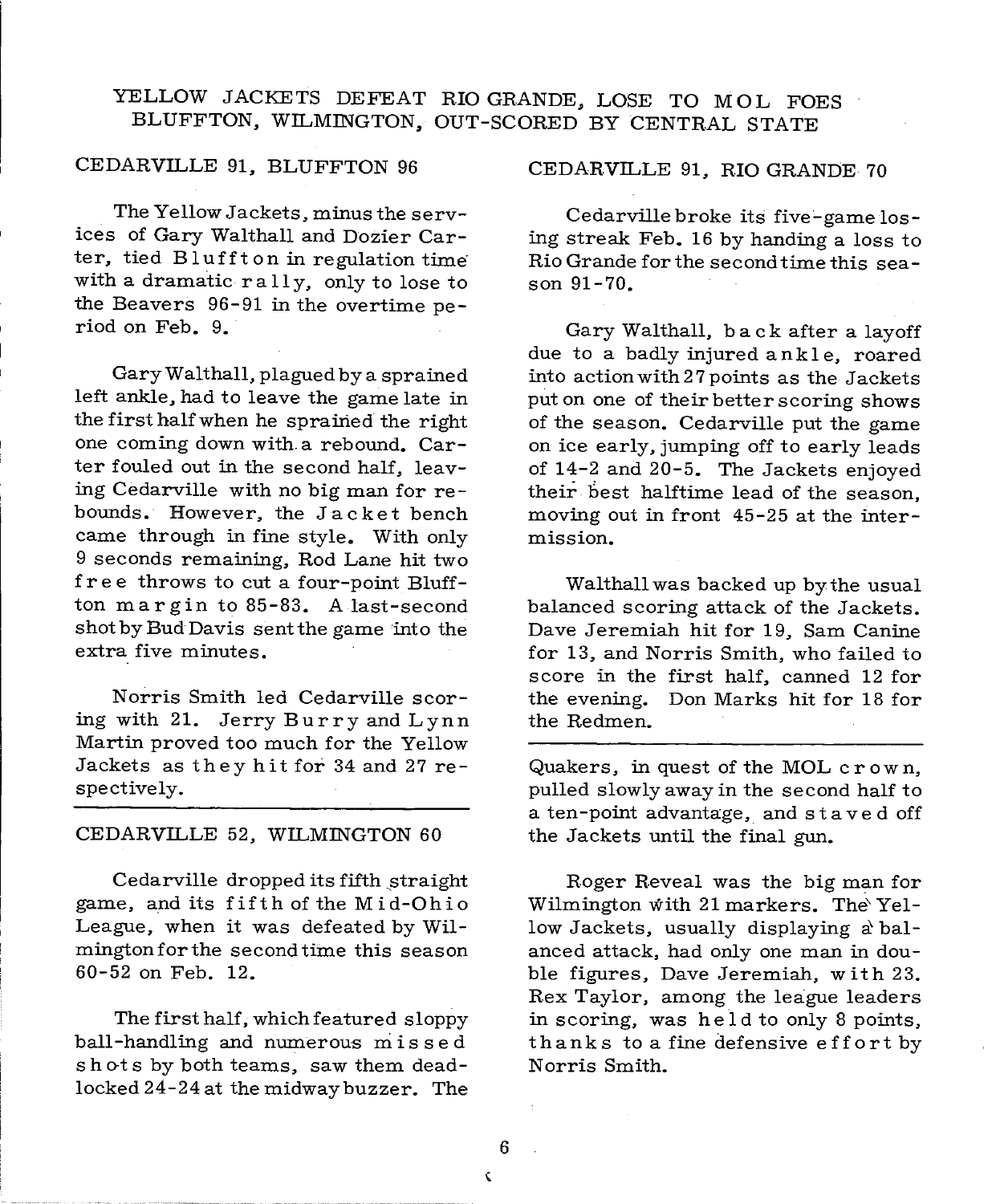#### CEDARVILLE 65, CENTRAL STATE77

The Yellow Jackets dropped their ninth game of the season Feb. 19, losingto Greene County rival Central State 77-65.

Cedarville jumped off to an early lead, ahead 25-14 at one stage in the first half. However, the Marauders, behind 6 <sup>1</sup>8" Ken Wilburn, narrowed the margin to 43-42 at halftime. The Jackets played on even terms for the first part of the second half but fell under <sup>a</sup> heavy scoring barrage by Ted Day and Jerry Cummings in the latter stages of the game.

All five Cedarville starters scored in double figures. Norris Smith and Dave Jeremiah hit for 17 each, Gary Walthall canned 11, and Dozier Carter and Sam Canine chipped in with 10 apiece. Wilburn led all scoring with 22 big markers.

#### JACKETTES 57, ANTIOCH 14

The Cedarville Jackettes romped over Antioch 57-14fortheir second win of the season on Feb. 16. Maryalyce Jeremiah took scoring honors with 22, and Pat Kaster followed closely with 19.

The Antioch girls couldn't seem to get the ball to their end of the floor, and theywere on the short end of a 19-1 score at the end of the first quarter. Their poor ball handling and fouling was the story of the game, while for Cedarville, it was practically an effortless win.

#### JACKETTES 44, BLUFFTON 12

Bette Adamson ana Maryalyce Jeremiah, each outscoringthe entire opposing team, led the Cedarville Jackettes to a 44-12 win over Bluffton in their first game of the basketball season on Feb. 9.

Bette, scoring 20 points, and Maryalyce 16, were supported by  $timely$ assists from Pat Kastc and effective guarding by Polly Leunk, Martha Short, and Sue Johns.

The Bluffton girls had trouble working the ball in, so they resorted to long shots which proved to be inaccurate. Connie Patterson was high scorer for Bluffton with four points.

#### MEN'S INTRAMURAL BASKETBALL

Bethel leads the second round of the men's intramural basketball program with a 3-0 record. Second round scores and standings:

| <b>Bethel</b>              | 60     | Cedar :                                 | 45  |
|----------------------------|--------|-----------------------------------------|-----|
| Rife                       | 44     | . Ambassador 38 .                       |     |
| Bethel                     | 72     | Ambassador 47                           |     |
| Patterson                  | $52 -$ | Cedar 32                                |     |
| Ambassador 39 Patterson 35 |        |                                         |     |
| Bethel                     | 64     | Rife                                    | 31  |
|                            |        |                                         |     |
|                            |        | $\cdot$ W<br>$\mathcal{F}_{\rm{max}}$ . | L : |
| Bethel                     |        | 3.<br>$\sim 10^{-1}$                    | 0   |
| Rife                       |        | 1                                       | 1   |
| Patterson                  |        | 1                                       | 1   |
| Ambassador                 |        | 1                                       | 2   |
| $\text{Cedar}$             |        | 0                                       | 2   |

7